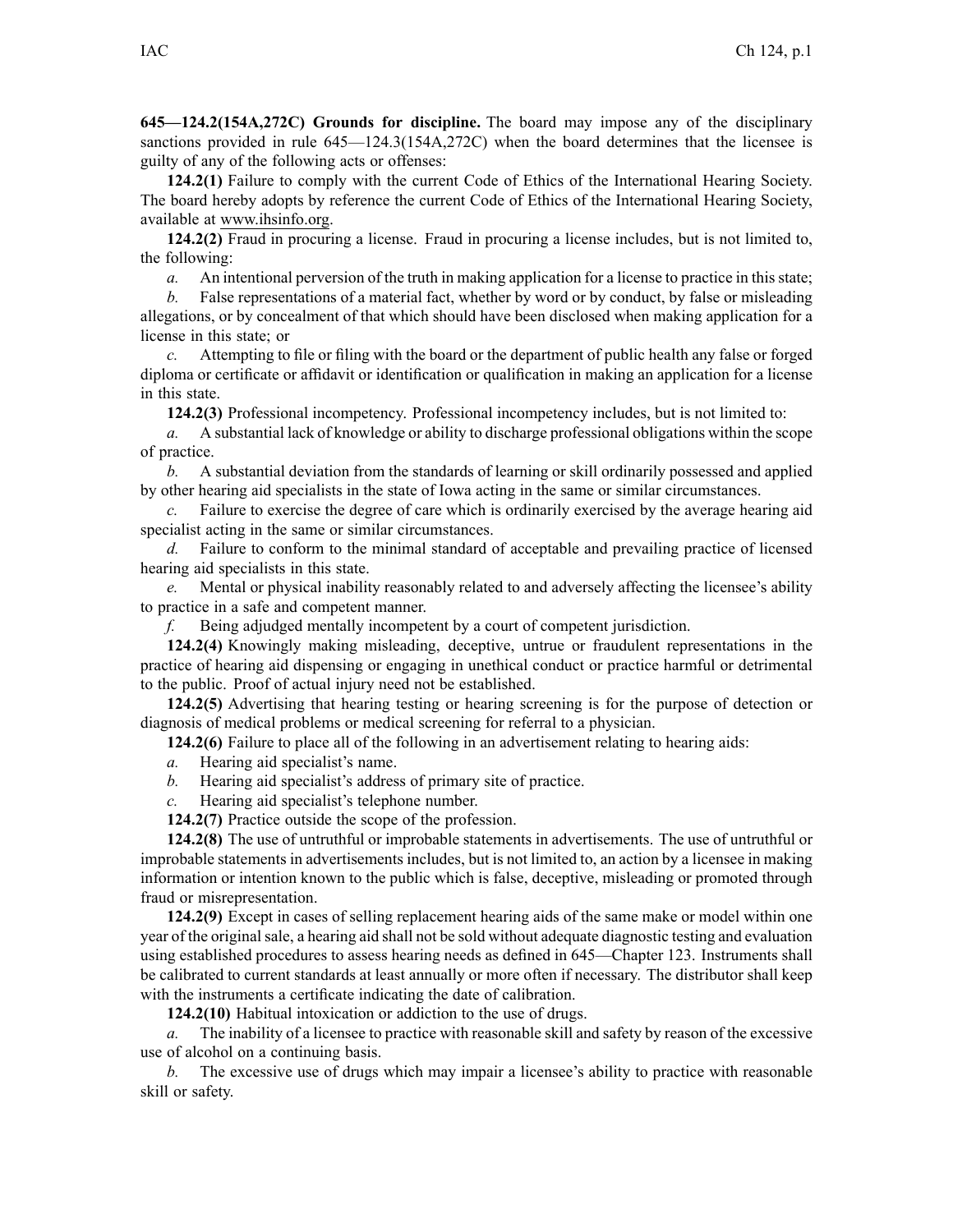**124.2(11)** Obtaining, possessing, attempting to obtain or possess, or administering controlled substances without lawful authority.

**124.2(12)** Falsification of client records.

**124.2(13)** Acceptance of any fee by fraud or misrepresentation.

**124.2(14)** Misappropriation of funds.

**124.2(15)** Negligence by the licensee in the practice of the profession. Negligence by the licensee in the practice of the profession includes <sup>a</sup> failure to exercise due care, including improper delegation of duties or supervision of employees or other individuals, whether or not injury results; or any conduct, practice or conditions which impair the ability to safely and skillfully practice the profession.

**124.2(16)** Conviction of <sup>a</sup> crime related to the profession or occupation of the licensee or the conviction of any crime that would affect the licensee's ability to practice within the profession, regardless of whether the judgment of conviction or sentence was deferred. A copy of the record of conviction or plea of guilty shall be conclusive evidence.

**124.2(17)** Violation of <sup>a</sup> regulation, rule, or law of this state, another state, or the United States, which relates to the practice of hearing aid dispensing.

**124.2(18)** Revocation, suspension, or other disciplinary action taken by <sup>a</sup> licensing authority of this state, another state, territory or country; or failure of the licensee to repor<sup>t</sup> such action within 30 days of the final action by such licensing authority. A stay by an appellate courtshall not negate thisrequirement; however, if such disciplinary action is overturned or reversed by <sup>a</sup> court of last resort, such repor<sup>t</sup> shall be expunged from the records of the board.

**124.2(19)** Failure of <sup>a</sup> licensee or an applicant for licensure in this state to repor<sup>t</sup> any voluntary agreements restricting the individual's practice as <sup>a</sup> hearing aid specialist in another state, district, territory or country.

**124.2(20)** Failure to notify the board of <sup>a</sup> criminal conviction within 30 days of the action, regardless of the jurisdiction where it occurred.

**124.2(21)** Failure to notify the board within 30 days after occurrence of any judgment or settlement of <sup>a</sup> malpractice claim or action.

**124.2(22)** Engaging in any conduct that subverts or attempts to subvert <sup>a</sup> board investigation.

**124.2(23)** Failure to comply with <sup>a</sup> subpoena issued by the board or failure to cooperate with an investigation of the board.

**124.2(24)** Failure to respond within 30 days of receipt of communication from the board which was sent by registered or certified mail.

**124.2(25)** Failure to comply with the terms of <sup>a</sup> board order or the terms of <sup>a</sup> settlement agreemen<sup>t</sup> or consent order.

**124.2(26)** Failure to pay costs assessed in any disciplinary action.

**124.2(27)** Submission of <sup>a</sup> false repor<sup>t</sup> of continuing education or failure to submit the biennial repor<sup>t</sup> of continuing education.

**124.2(28)** Failure to repor<sup>t</sup> another licensee to the board for any violations listed in these rules, pursuan<sup>t</sup> to Iowa Code section [272C.9](https://www.legis.iowa.gov/docs/ico/section/272C.9.pdf).

**124.2(29)** Knowingly aiding, assisting, or advising <sup>a</sup> person to unlawfully practice as <sup>a</sup> hearing aid specialist.

**124.2(30)** Failure to repor<sup>t</sup> <sup>a</sup> change of name or address within 30 days after the occurrence.

**124.2(31)** Representing oneself as <sup>a</sup> licensed hearing aid specialist when one's license has been suspended or revoked, or when one's license is on inactive status.

**124.2(32)** Permitting another person to use the licensee's license for any purpose.

**124.2(33)** Permitting an unlicensed employee or person under the licensee's control to perform activities that require <sup>a</sup> license.

**124.2(34)** Unethical conduct. In accordance with Iowa Code sections [147.55\(3\)](https://www.legis.iowa.gov/docs/ico/section/147.55.pdf) and [154A.24\(3\)](https://www.legis.iowa.gov/docs/ico/section/2017/154A.24.pdf), behavior (i.e., acts, knowledge, and practices) which constitutes unethical conduct may include, but is not limited to, the following:

*a.* Verbally or physically abusing <sup>a</sup> patient, client, or coworker.